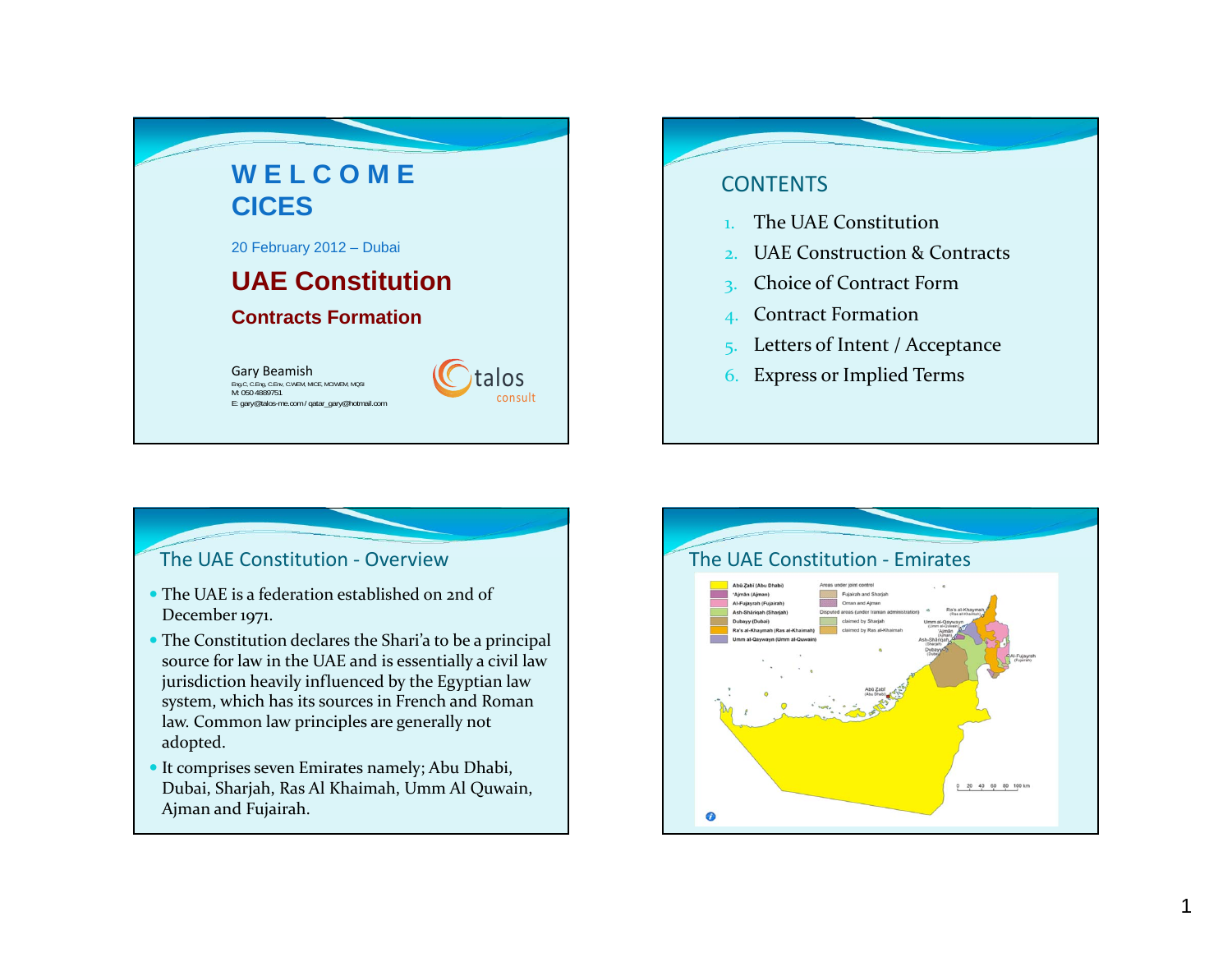### The UAE Constitution – Contents Summary

- The constitution came into being to explain:
	- the main rules of the political and constitutional organization of the state;
- purpose of federation establishment, objectives and components on local and regional levels;
- It elaborates on the major social and economic pillars of the federation and stresses public rights, responsibilities and freedoms as well as the armed and security forces provisions and, jurisdictions between the federation and member emirates.

#### UAE Construction & Contracts

- Commercial transactions are governed by UAE Federal **Commercial Transactions Law***'Commercial Code'* (No. <sup>18</sup> of 1993).
- Civil transactions are governed by UAE Law of **Civil Transactions** *'Civil Code'* (No. <sup>5</sup> of <sup>19</sup>85 & No. 1 of <sup>19</sup>87).
- In the absence of any specific provisions, the Islamic Shari'a will apply.
- In matters of procedure, the UAE courts follow the Federal **Civil Procedure Law** *'Civil Procedure Code'* (No. <sup>11</sup> of <sup>1992</sup> as amended).

### UAE Construction & Contracts

- Articles **872 to 896** of the UAE Civil Law <sup>19</sup>87 (the "Civil Law") relating to construction works, as well as general maxims and principles set out in the same law, form the basis of the legal framework relating to construction.
- In addition, the provisions of the UAE Commercial Transactions Law would also apply to the extent that the parties to <sup>a</sup> construction claim can be defined as traders carrying out commercial business in accordance with Articles 6 and 11.

### UAE Construction & Contracts

- **CIVIL CODE: ARTICLES 872 to 896** (rough translation by others)
- ۰ **Chapter <sup>1</sup> : The Contract Agreement**
- o **Section <sup>1</sup> : Definition and Scope of Contract Agreement**
- Article <sup>872</sup> <sup>A</sup> contract agreemen<sup>t</sup> is defined whereby one party makes something or performs <sup>a</sup> daily pledge to another party.
- Article 873 (1) A contract may be limited to an undertaking by a<br>Contractor to do the works and materials to be provided by an<br>Employer. (2) A contract may also allow for the Contractor to
	- provide materials for the works.
- . Article 874 The contract document should specify the Contractor's address, the scope of work, the Contractor's capacity, performance criteria, the Contractor's proposed method of construction and criteria, the Contractor's proposed method of construction and<br>duration to complete the works. The contract document should also<br>identify the payments to be made.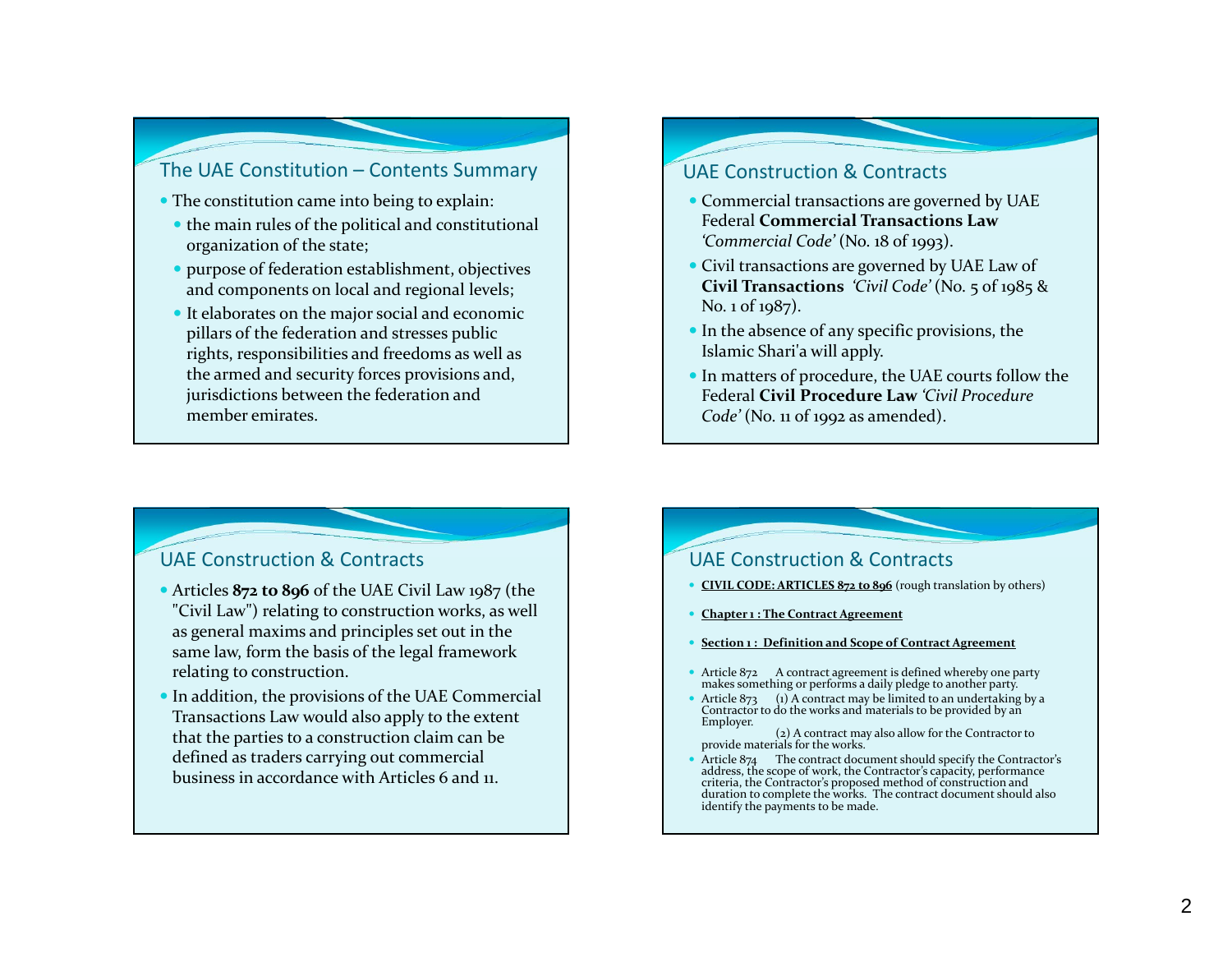- **Section II : Effects of Contract Agreement**
- **Contractor's Obligations**
- Article 875 (1) If the Employer has agreed to the Contractor providing some or all of the materials. The Contractor shall be responsible for the quality of the materials to the terms of the contract. In all other instances the materials shall be as per the known customs<br>and specifications.

and specifications.<br>(2) If the Employer is to provide any materials then the<br>Contractor shall ensure they are taken care of and stored as per<br>manufacturer's technical specification. The Contractor shall give back any unused materials. If the materials are damaged or lost then the Contractor shall reimburse the Employer.

• Article 876 The Contractor shall provide all tools and equipment to complete the works unless otherwise stated in the agreement.

# UAE Construction & Contracts

- **Contractor's Obligations (continued)**
- Article 877 The Contractor must complete the works in accordance with the contract. If the Contractor fails to carry out the works in with the contract. If the Contractor fails to carry out the works in<br>accordance with the contract and cannot show that he can correct the<br>problem the Employer may terminate the contract inmediately. If the<br>works can be cor complete these corrective measures within the period defined the Employer may ask <sup>a</sup> court to terminate the contract or license and entrust the works to another contract to complete the works at the expense of the first Contractor.
- . Article <sup>878</sup> The Contractor shall provide <sup>a</sup> guarantee for his defaulted works whether it was generated due to his own act or omission or due to loss and or dāmage. The guarantee can be removed<br>if it can be proven that the default or accident occurred due to an if it can be proven that the default or accident occurred due to an<br>unavoidable incident. unavoidable incident.

### UAE Construction & Contracts

#### **Contractor's Obligations (continued)**

• Article  $879$  (1) If the work of a contractor produces (a beneficial) effect on the property in question, he may retain it until the consideration due is paid, and if it is damaged in his hands prior to paymen<sup>t</sup> of the consideration, he shall not be liable for the damages, nor shall he be entitled to the consideration. [*ie Liens, <sup>p</sup>hysical attachment or registering <sup>a</sup> priority right*]*.*

Article 880 (1) If an agreemen<sup>t</sup> is to construct buildings or other permanen<sup>t</sup> constructions in which the Engineer is responsible for the design and the Contractor is to execute the works under his supervision then it is deemed that <u>both parties</u> are equally responsible to the Employer with regards to any occurrence happening to the construction within <sup>a</sup> term of ten years. There will also be an equal responsibility with regards to any defect which may affect the safety or rigidity of the construction. The period of general defects liability can be increased or decreased by the agreemen<sup>t</sup> of both parties.

# UAE Construction & Contracts **Contractor's Obligations (continued)** • Article 880 (2) The Engineer's and Contractor's commitment to this responsibility exists <u>even if</u> the defect arises due to the sub-soil or due to the Employer agreeing to accept the building with known defects.<br>Employe construction to the Employer. Article 881 If the Engineer's responsibilities under the contract is limited<br>only to responsibility for the design and does not include any supervision of the then the Engineer shall be responsible only for any design defects. Article 882 There are no clauses under the contract which limits the Contractor's or Engineer's duties under these clauses. Article  $883$  No lawsuit is permissible if three years has passed after discovery of the defect • Article 884 The Employer is responsible to receive the works accomplished by the Contractor and given for his disposal. If the Employer refuses to accept receipt of the works despite formal <u>notification</u> and warning fr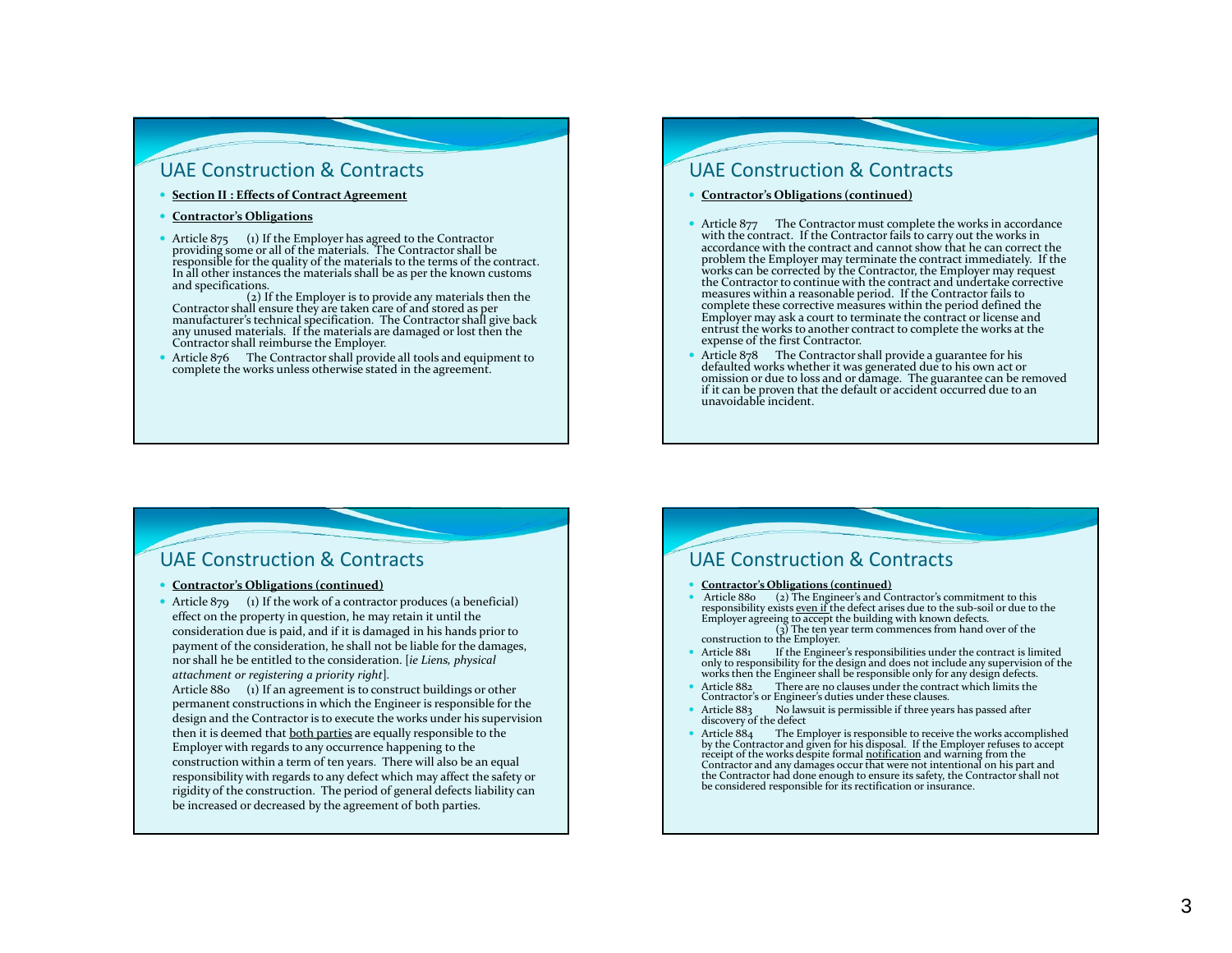#### **Employer's Obligations**

• Article 885 (1) If the Contract is based on a unit price and it is found during the course of the works that it is necessary to increase an expected value due to implementing the agreed design the Contractor should inform the Employer immediately. The Contractor should state the expected increase in the Contract Value. If the Contractor <u>fails to notify</u> the Employer then his eligibility to claim for these expected value increases will be based on the Contract Agreement and any other expenses.

(2) If the amount of an increase, due to implementation of the design, is massive then the Contractor may give permission to the Employer to escape from the Contract and the execution of the works shall stop without delay. The Contractor shall be entitled to receive paymen<sup>t</sup> for all works accomplished and estimated in accordance with the Contract terms.

 $ext{Article } 887$ (1) If the Contract is based on a design against a total lump sum value the Contractor shall have no right to increase the value for implementation of the same design.

(2) If there are modifications to the design or an addition made with the consent of the Employer the current agreement should be revised and an addendum to the contract made.

# UAE Construction & Contracts

#### **Employer's Obligations (continued)**

- Article 888 If in the Contract there are no payment values designated then the Contractor shall be entitled to paymen<sup>t</sup> of equal value of the works undertaken and the value of materials used in the execution of the works.
- Article 889 (1) If the Engineer who designed the building and the supervision consultant are unable to establish equal value the Contractor shall be paid the values used in general practice.

(2) If the Contractor is prevented to complete the works for any reason then he shall be entitled to be paid for the works which he has completed in accordance with the design…

#### UAE Construction & Contracts

#### **Section III : Sub Contractor**

- Article 890 (1) The Contractor may give whole or part of • Article 890 (1) The Contractor may give whole or part of the works to another contractor unless this is prohibited the works to another contractor unless this is prohibited<br>under a clause of the Contract or it is not the nature of the works or requires the works to be done by the Contractor or requires the works to be done by the Contractor (2) The responsibility of the Contractor shall at all times remain to the Employer.
- Article 891 The Subcontractor shall not be allowed to Article <sup>891</sup> The Subcontractor shall not be allowed to demand from the Employer something which the Contractor deserves under the Contract.

(Note: *pay when paid* may be contrary to public policy and to Article 891 ... *Privity? Assignment?*)

#### UAE Construction & Contracts

#### **Section IV : The Expiration of the Contract Agreement**

 Article 892 The Contract agreemen<sup>t</sup> shall be considered expired on either completion of the agreed works or if it is cancelled or terminated by both parties through an agreemen<sup>t</sup> of the courts.

Article 893 If there is <sup>a</sup> reason which prevents the implementation or completion of the contract one party may reques<sup>t</sup> the termination of the Contract depending on the circumstances.

 Article 894 If <sup>a</sup> Contractor starts the execution of works and any incident occurs, not of his doing, which prevents him from performing and therefore incapable of doing the work he shall be entitled to the total value of any item completed and any costs incurred during implementation which are <sup>a</sup> benefit to the Employer.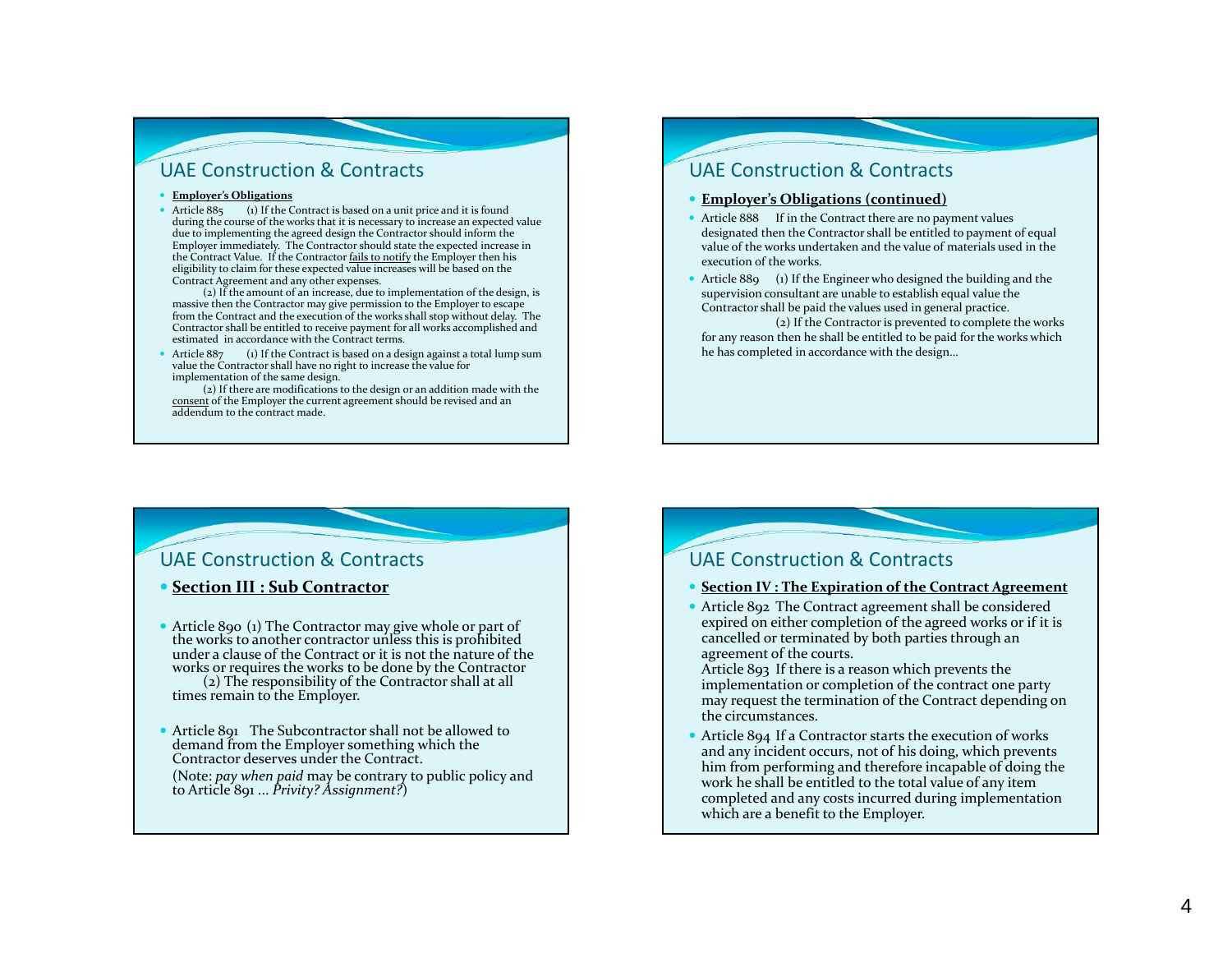- . **Section IV : The Expiration of the Contract Agreement (continued)**
- Article 895 If there is a dispute on any claimed compensation amounts each party <u>has the right to submit his claim</u> within the limits established by custom.
- Article 896 (1) The Contract will be terminated if the Contractor dies and it was agreed that he will do the works himself or it is found that his personal qualifications are irrelevant to the Contract.

(2) If the Contract does not make mention of the requirement for personal qualifications of the Contractor the Employer has the right to reques<sup>t</sup> dissolution of the Contract if there are not sufficient guarantees that the Contractor's legal bequeathed can carry out implementation of good work.

(3) In both cases the legally bequeathed shall be entitled to the total value of completed works and expenditure in accordance the terms of the Contract and required custom.

# UAE Construction & Contracts

- **Various Articles**
- **Article 106**:
- Neither party may exercise its rights under the contract in <sup>a</sup> manner which is oppressive or abusive to the other. Exercise of <sup>a</sup> right shall be unlawful if, among other things, the interests desired are disproportionate to the harm that will be suffered by the other party. Thus, if an otherwise valid and meritorious claim is disallowed solely by reason of <u>purely</u> technical breach of a notice provision, this may be unlawful, especially if the likely financial harm to the Contractor is disproportionate to the interests in upholding the Employer's contractual right to receive timely notice.
- **Article 246**:
- Neither party should act in <u>bad faith</u>. This could mean validity to a 'notice' by way of minutes of a meeting or a monthly report, i.e. it would be an act of bad faith not to accep<sup>t</sup> this.
- **Article 318 and 319**:
- **•** Unjust enrichment is unlawful i.e. rejection of a valid claim just because the time limit for notification has not been met; paymen<sup>t</sup> for additional work is to be made.

# The UAE Constitution & Contracts

- Specialised laws and Decrees such as Law No. 6 of 1997 relating to contracts with Government Departments in the Emirate of Dubai and law No. <sup>4</sup> of 1983 for the Emirate of Abu Dhabi.
- Articles 203 219 of the Civil Procedure Law (Law No. 11 of 1992) (the "CPL") relates to Civil action, Arbitration and appointment of arbitrators as well as authentication of arbitral awards.
- *Note: On 19 November 2006, the UAE formally acceded to the New York Convention on the Recognition and Enforcement of Foreign Arbitral Awards and the terms of the Convention became law throughout the UAE.*

#### The UAE Constitution & Contracts

- Federal judgments delivered by the federal courts in the UAE *(Abu Dhabi, Sharjah, Fujairah, Ajman, Umm AI Quwain)* are subject to an appeal to the Abu Dhabi *Supreme Court of Cassation* (Federal).
- Judgments delivered by the Dubai Court of Appeal are subject to an appeal to the *Dubai Court of Cassation*.
- There is no *Cassation Court* in Ras AI Khaimah.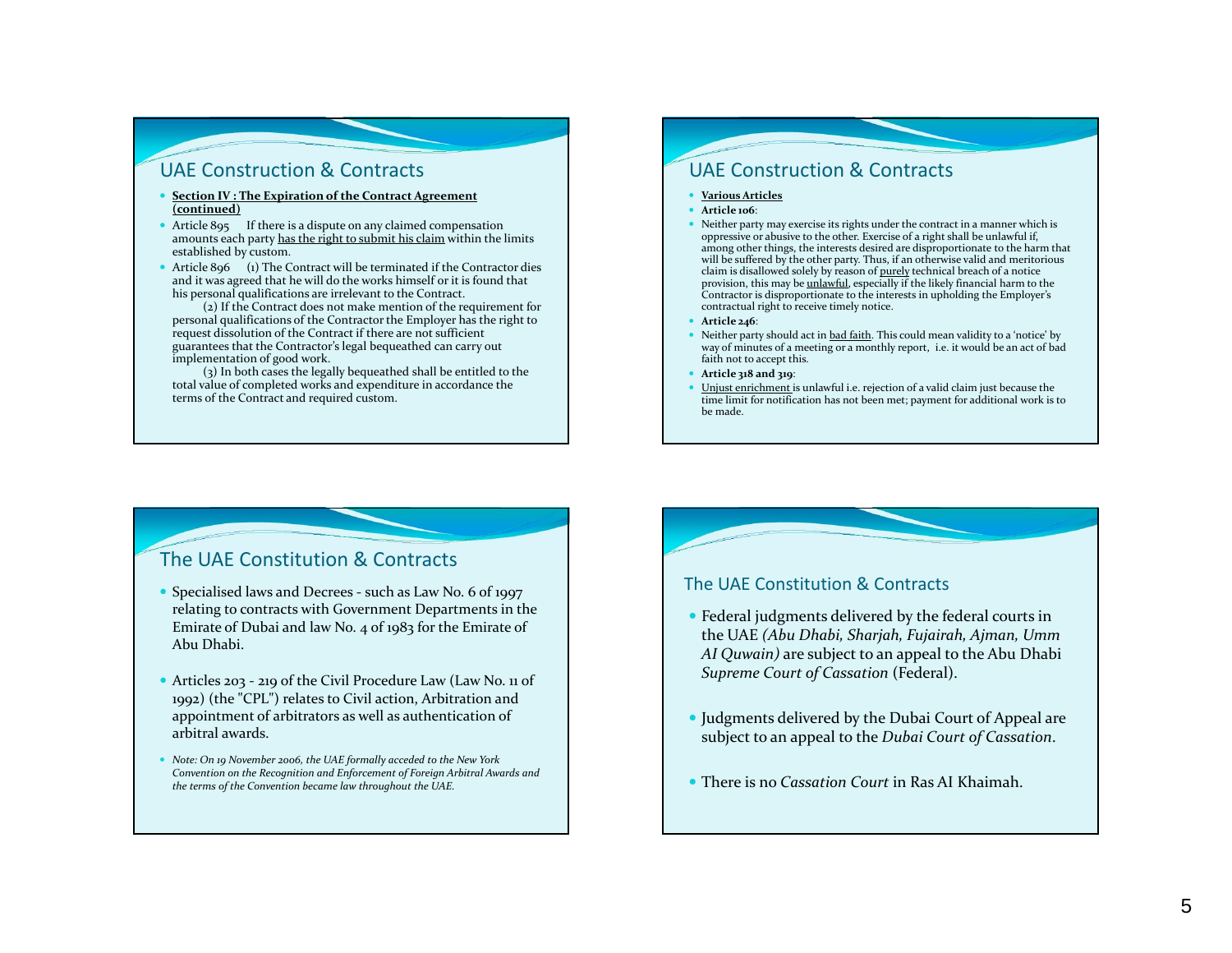- Judges in the UAE federal and local courts apply the provisions of the specific laws, established usage or custom as well as the Islamic Shari'a.
- **Priority of 'Laws of the land'**:
- Federal law;
- Emirate laws;
- Construction industry custom;
- General custom;
- Laws pertaining to civil matters.

# Choice of Contract Form

- **Partnering approach**: common goals; collaborative; integrated project team; spirit of trust, good faith, fairness and mutual co-operation, noblame culture. All 'use' KPIs, Value and Risk Management.
- **PPC <sup>2000</sup>**; Pre‐Possession Agreement. Partnering Charter, <sup>a</sup> multi‐party contract relating to <sup>a</sup> single project through **risk** management;
- **NEC3** (ECC); Option X12, Programme led contract. Schedule of Partners & Core Group Members; between more than two parties on the same project.
- e **Be Collaborative**; Client/Purchaser and Supplier, co‐operative and collaborative manner. Supplier is responsible for the **risk** register.
- **GMP**; Ceiling price reached through VE, agreed preliminaries and benchmarking etc
- ۰ **Cost <sup>+</sup>**; Mutual agreemen<sup>t</sup> on preliminaries and ceiling price.
- **Hybrids**; targets, incentives, pain gain etc.
- **FIDIC …**

# Contract Formation

The essentials of <sup>a</sup> valid **simple contract** are:

- 1.1*Offer & unconditional acceptance;*
- *1.2 Consideration;*
- *1.3 Intention to be bound (to create legal relationship);*
- *1.4 Legality of purpose (Contract must be legal);*
- *1.5 Capacity of the parties to contract;*
- *1.6 Reasonable Certainty (Sufficiency) of Terms;*
- *1.7 Possibility of performance.*

#### n 1.1 1 Offer & Unconditional Acceptance

- Definite offer accepted unconditionally, *the meeting of two minds (consensus ad idem).*
- Qualified (conditional) acceptance, *<sup>a</sup> counter‐offer (invitation to treat?)*
- Genuine agreemen<sup>t</sup> and consent, *i.e. no duress.*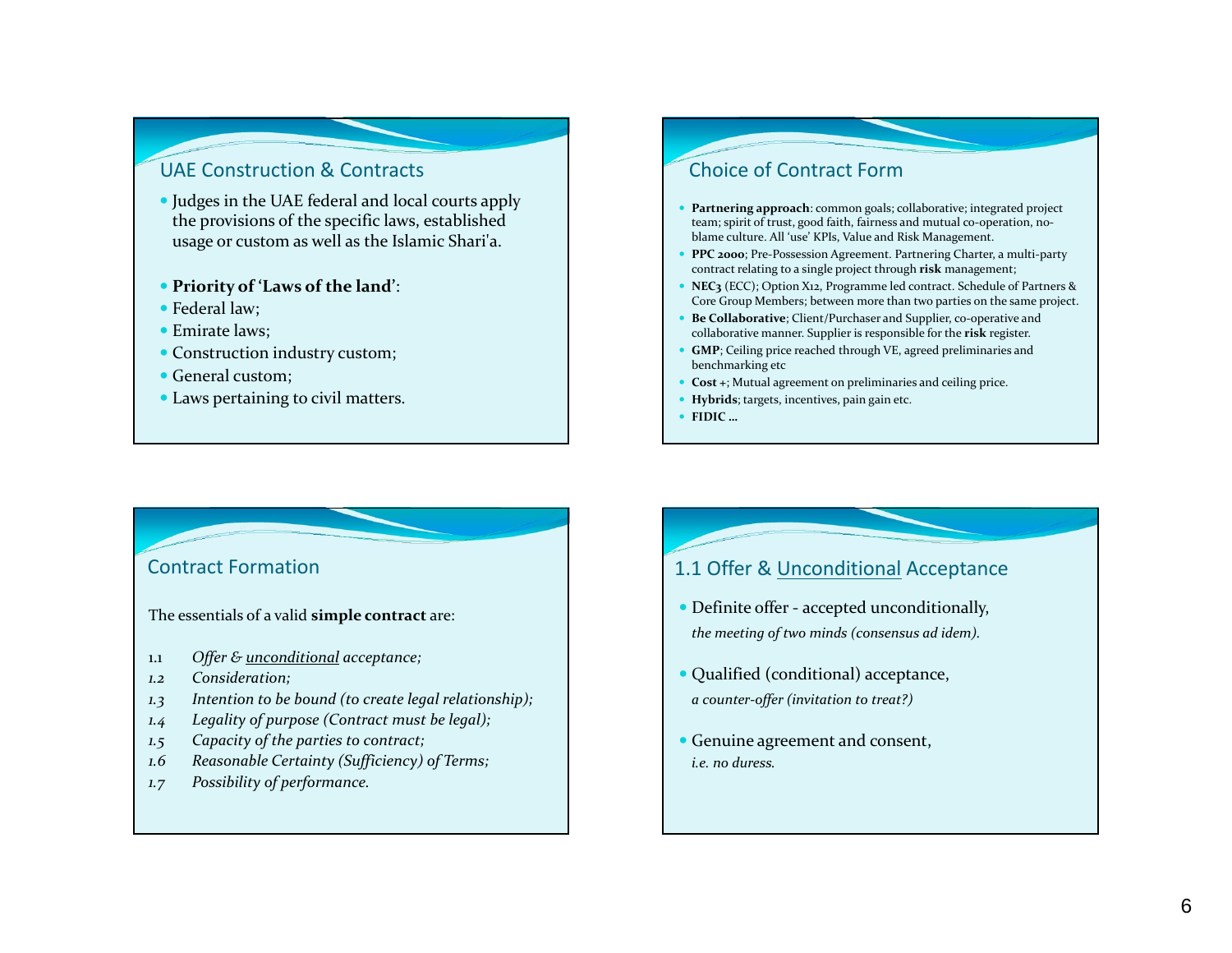# 1.1 (a) Offers and Counter Offers

- Always reaffirm the conditions and terms that shall prevail upon acceptance.
- e Beware of the terms and conditions attached to an offer, particularly <sup>a</sup> final offer.
- Battle of the Forms ... He that fires the last shot!

# 1.1 (b) Acceptance by conduct

- An offer may be accepted by :
	- *Despatching goods in response to an offer*
	- *Carrying out work on receipt of an order*

### 1.1 (c) Offers and Counter Offers

#### *Chichester Joinery Co <sup>v</sup> John Mowlem (1987)*

- The last shot was fired by the sub-contractor with an "Acknowledgement of Order"
- This effectively re-imposed the terms of their own quotation which had been countered by Mowlem's Order document
- Mowlem did not object to the acknowledgement, believing that their order prevailed; unfortunately for Mowlem, it did not.

# 1.2 (a) Consideration

#### Definition:

• "Consideration is some right, interest, profit or benefit accruing to the one party, or some forbearance, detriment, loss or responsibility, given, suffered *or undertaken by the other".*

- an exchange of an act;
- a promise of an act; or,
- a forbearance not to carry out an act.
- Examples of valid consideration would be the payment of money, a promise to pay money, a promise to perform work, or forbearance from deducting damages. The monetary value of the consideration is not material for the *formation of <sup>a</sup> contract as long as it has some value.*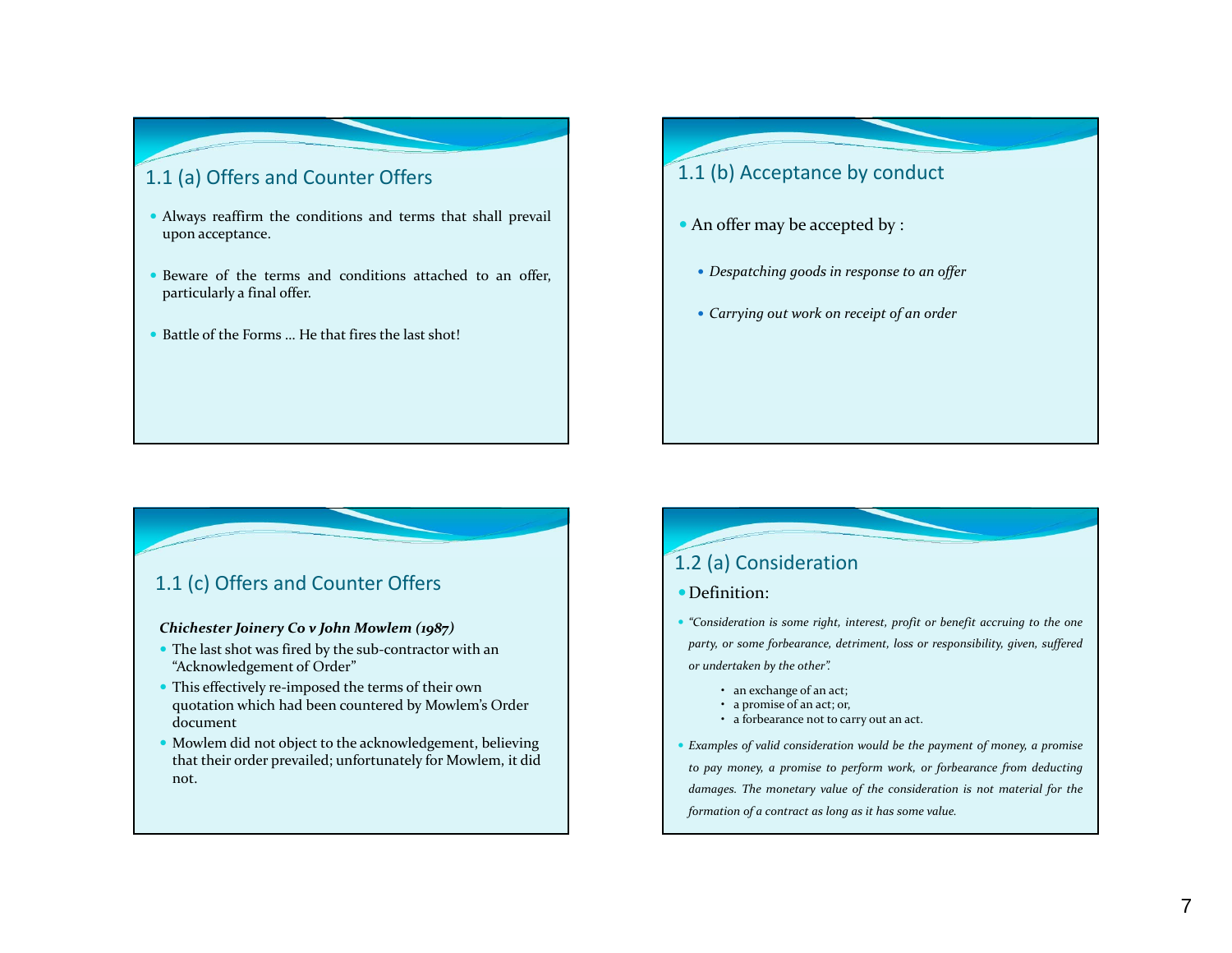# 1.2 (b) When is Consideration needed?

The essential element of consideration should be borne in mind with particular regard to the following:

- Fairness of the bargain is irrelevant e.g. AED  $5$  for a Rolls Royce;
- Simple contracts (as opposed to contracts by deed) require each party to *give consideration for <sup>a</sup> contract to be binding;*
- *A gratuitous promise is not normally enforceable;*
- Hence, the presence of any consideration demonstrates that the promise is *not simply gratuitous;*
- In every simple contract each party's promise is the consideration for the other party's promise. In other words there is an exchange of promises.

#### 1.3 Intention to be bound  $_{(1 of 2)}$

- *No binding contract will exist unless it has been made in contemplation of legal consequences;*
- *A mere statement of intention made in the course of conversation will not normally constitute <sup>a</sup> binding promise, though acted upon by the party to whom it was made.*

#### 1.3 Intention to be bound  $\qquad$   $(2 \text{ of } 2)$

#### *In written commercial transactions...*

*intention to create legal relations is presumed, however in social and domestic arrangements it is the opposite, the courts have presumed that the parties did not have intention to create legal relations.*

# 1.4. Legality of purpose

- *The contract must be legal;*
- *Illegal by Law:*

*An illegal term in <sup>a</sup> contract will be void and effectively struck out. E.g., any detail or specification which contravenes UAE Law is invalid. If the Contractor or Subcontractor knowingly incorporates the illegal detail then there may be no obligation on the Employer to pay for that work.*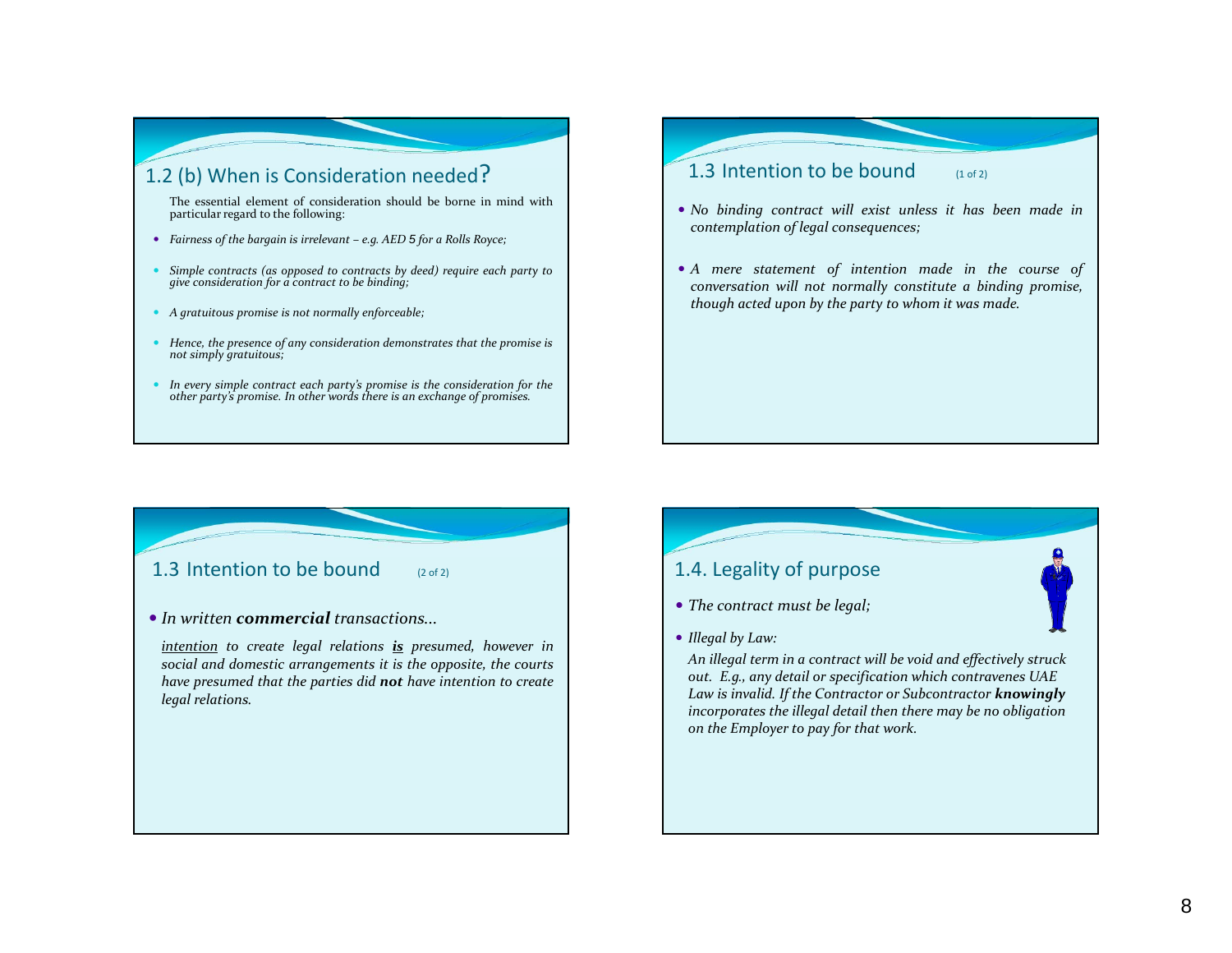# 1.5. Capacity

- *Companies can only contract in accordance with the services allied to their Licence.*
- *Minors, drunks and lunatics cannot enter into <sup>a</sup> contract. That is to say, any purported contract entered into by persons in those or similar categories will be declared void by the courts.*

# 1.6. Reasonable certainty of terms  $_{(1\,0f\,2)}$

- *It is necessary that the parties agree on its essential terms.*
- The essential terms must not be so vague as to be incapable of *ascertainment.*
- *Provided the essential terms are agreed, the courts may imply ancillary terms to give what is called "business efficacy" to the* contract e.g., where the contract sum and the extent of work are *agreed but no contract period has been fixed. The court may determine what is <sup>a</sup> reasonable time in all the circumstances for completion.*

# 1.6 Reasonable certainty of terms (2 of 2)

Court of Cassation, Case Study - 34011999: here the judgment<br>confirmed that when interpreting contracts, the correct approach<br>based on Article 265 of Federal Law No. 5 of 1985 (the Civil Code), *is that:*

 *"if there is scope for interpretation of the contract, an enquiry shall be made into the mutual intentions of the parties beyond the literal meaning of the words, and guidance may be sought in so doing from the nature of the transaction, and the trust and confidence which should exist betweenthe parties in accordance with the custom in such dealings."*

### 1.7 Possibility of performance  $(1 of a)$

- $\bullet$  A party to a contract is entitled to have the contract performed *in the manner described in the contract. That party cannot be compelled to accep<sup>t</sup> <sup>a</sup> different mode of performance.*
- The parties may, by agreement or waiver, substitute a different mode of performance for that originally agreed and by so doing *create <sup>a</sup> new contract, providing that valuable consideration is presen<sup>t</sup> in so doing.*
- O *Whether, what has been done constitutes performance of the contract is <sup>a</sup> question depending in each case on the* construction of the terms of the contract and/or the facts of the *situation.*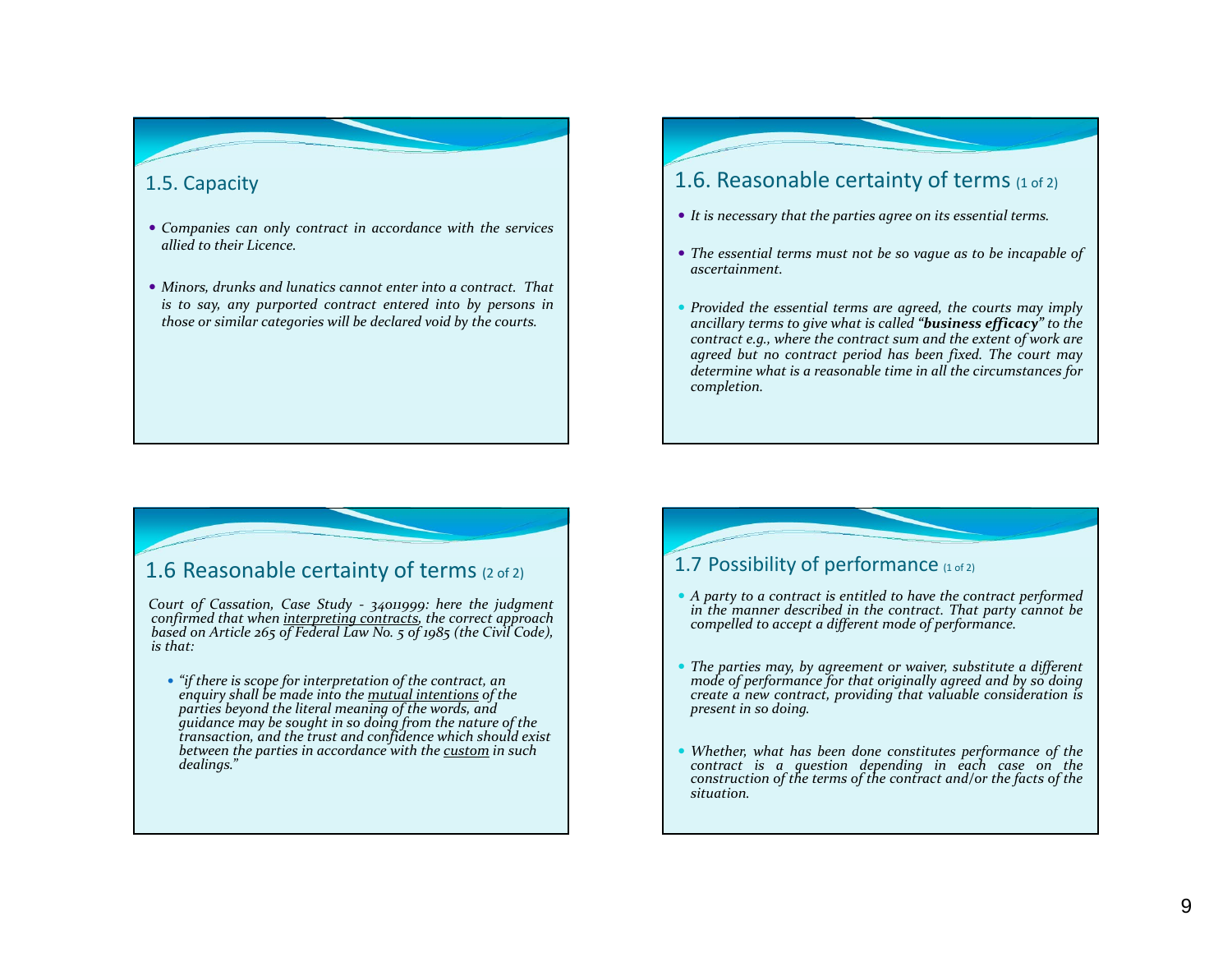# 1.7 Possibility of performance (2 of 2)

- *Occurs, where the circumstances imply <sup>a</sup> requirement for performance by an exact time;*
- *Failure to perform gives rights to the other party.*
- *The general principle is that performance must be carried out within <sup>a</sup> reasonable time. The exceptions to the general principle for <sup>a</sup> reasonable completion time arise where time is expressed in writing as "of the essence";*
- *Where time was not originally of the essence in <sup>a</sup> contract and* one party has been guilty of undue delay, the innocent party *may give notice requiring the contract to be performed within <sup>a</sup> reasonable time, in which case time is said to become 'of the essence'.*

# Awaiting the tender result ...

- *Tender is submitted;*
- *Post Tender Negotiations are finished;*
- *Banking & Finance issues are in place;*
- *Bond is running;*
- *Staff are eager;*
- *Vehicles and equipment are on stand‐by;*
- *Potential new staff are being interviewed;*
- *Accommodation Contracts are renewed;*
- *Suppliers are being squeezed...*



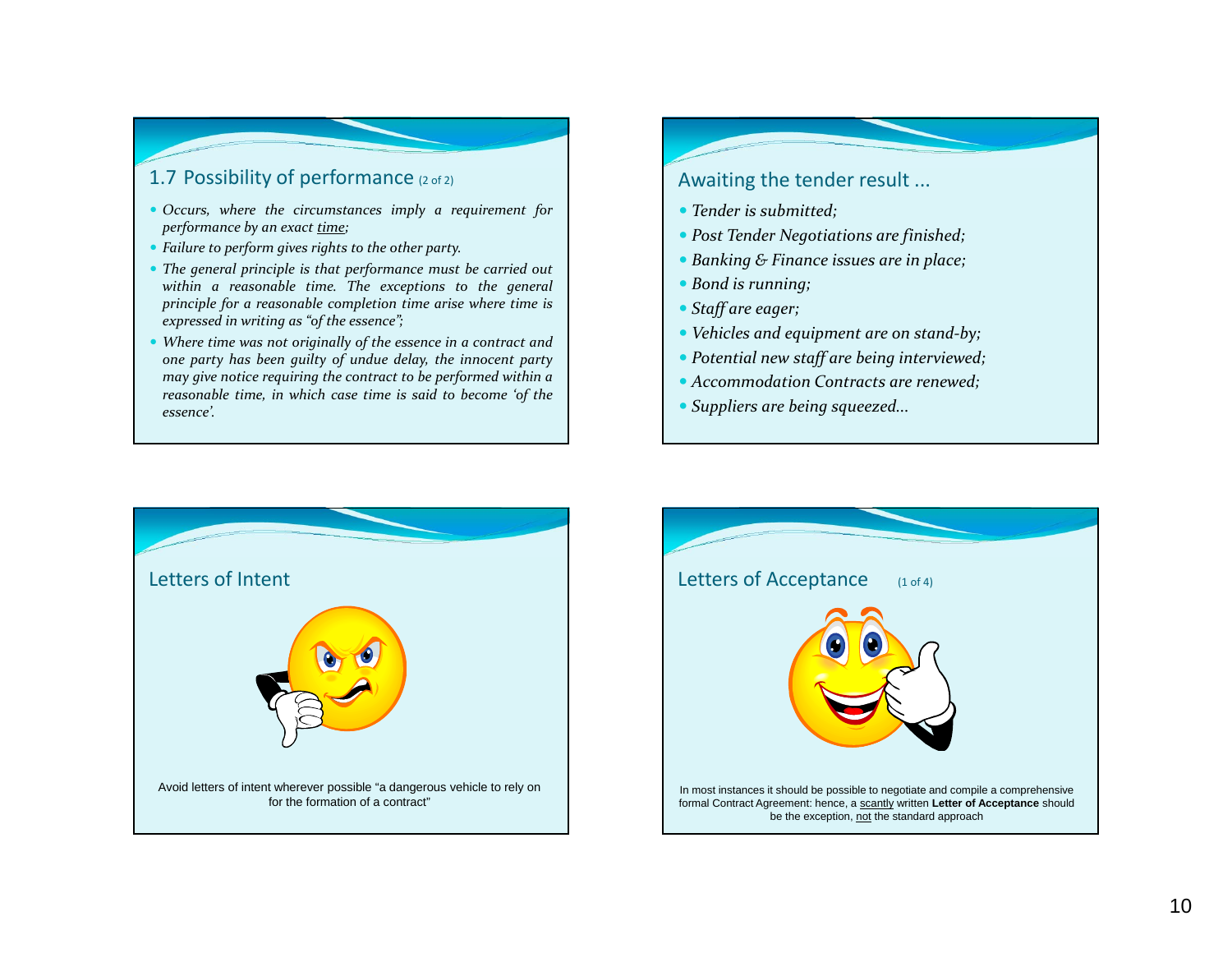#### Letters of Acceptance (2 of 4)

- *Different letter types, 'Acceptance', 'Confirmation', 'Agreement', etc, check the purpose and content:*
	- *A simple statement of intention is uncertain;*
	- *British Steel Corporation <sup>v</sup> Cleveland Bridge (1984)*
	- *A reques<sup>t</sup> for work to be carried out may be binding depending on parties conduct;*
	- *Beware: A statement confirming that contract terms and conditions will be FIDIC etc … does not necessarily invoke those conditions.*
	- *Bryen and Langley <sup>v</sup> Martin Rodney Boston (2004)*

#### Letters of Acceptance (3 of 4)

- An expression in writing of a party's present intention to enter *into <sup>a</sup> binding contract with clearly stated scope, agreed terms and conditions including clearly identified terms and conditions ye<sup>t</sup> to be finalised.*
- *A Letter of Acceptance might be used where we want work to commence before the full scope, terms and/or conditions are settled, i.e.:*
	- *Scope of Works ye<sup>t</sup> to be fully designed;*
	- *Pressure on immediate start;*
	- *Long lead‐in period for materials;*
	- *Contract sum ye<sup>t</sup> to be finalised, etc;*

#### Letters of Acceptance (4 of 4)

- *The letter should include clear details of:*
	- *final offer and acceptance letters/documents and term*s;
	- *back‐to‐back* conditions of main contract, attach clauses that apply!
	- paymen<sup>t</sup> terms and procedures;
	- authorization to proceed with specific defined activities;
	- defined limit of expenditure and subsequent arrangement;
	- $\bullet$ • defined period of letter validity and subsequent arrangement;
	- $\bullet$ **•** termination & winding down clause;
	- $\bullet$ Bonds, advance payments;
	- time for submittals, programme, insurances/indemnity etc;
	- intellectual property rights, warranties;
	- liquidated damages and/or penalties, per day, limit;
	- $\bullet$ • start and completion/section dates;
	- $\bullet$ provisions for variations and instructions;
	- $\bullet$ applicable Law, no privity of contract, time is of the essence, etc;
	- signatures to confirm acceptance of the terms and conditions

#### Express or Implied Terms?

- Express terms are generally those which the parties have written into <sup>a</sup> contract.
- Implied terms which, although are not specified in writing or orally, can nevertheless be as binding as express terms.
- The *courts* will analyse the *agreement*, unearthing what is necessary and obvious for the satisfactory performance of that particular contract.
- Implied terms arise, or may be implied, in the following ways: …….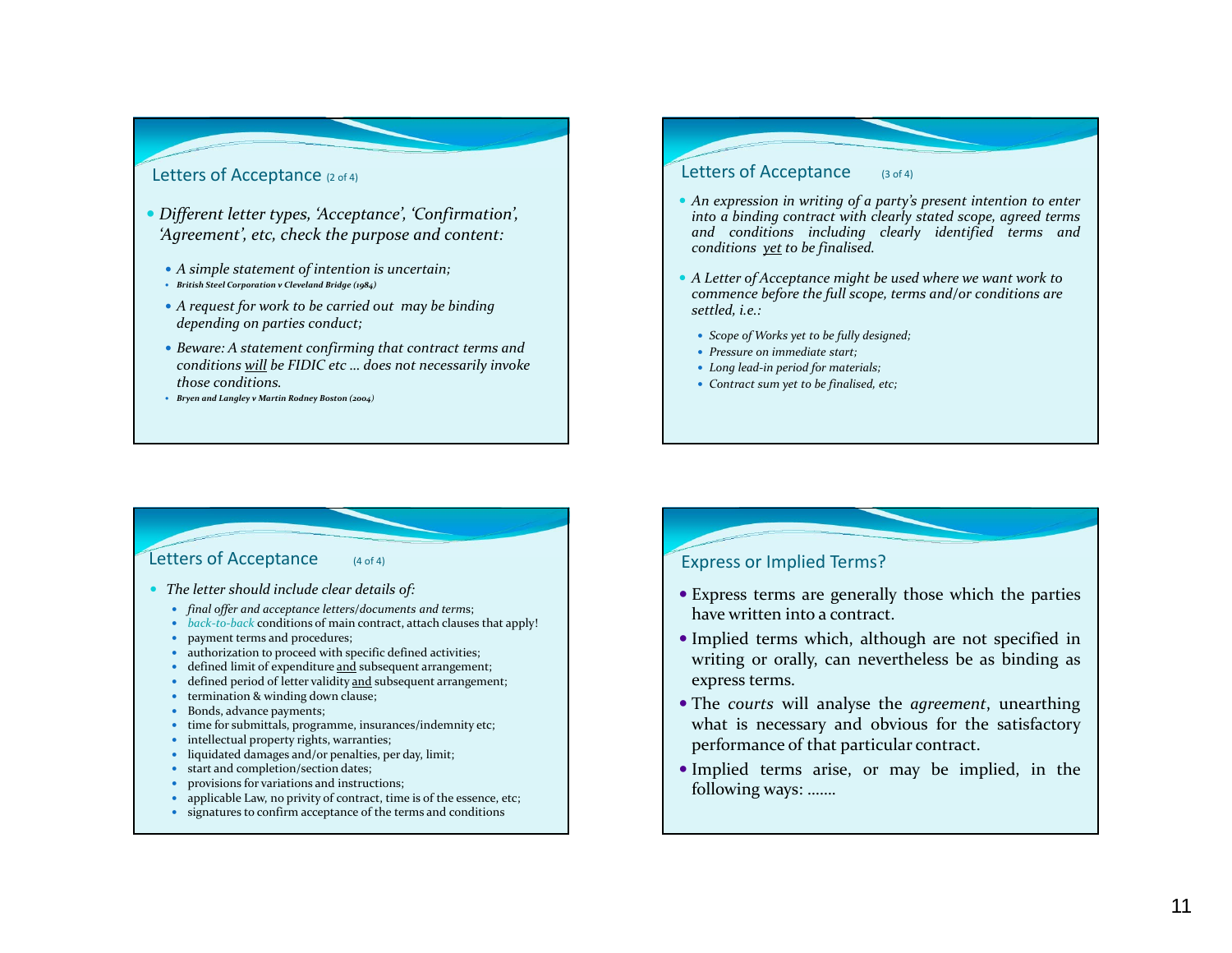#### By the Courts ...

- The presumption of the true intentions of the parties when such intentions are not fully expressed, ie in legal terms this is known as *'business efficacy'* (this is **not** the same as reasonableness)
- The term must be so obvious that if the parties were making the contract and <sup>a</sup> *bystander* were to sugges<sup>t</sup> the inclusion of the term, the parties would have replied '*oh of course*'.
- Certain contracts contain specific implied terms automatically, e.g. Who pays for petrol in <sup>a</sup> rent‐a‐ car.

#### By Custom ...

- If <sup>a</sup> rule of custom is relevant, but the contract makes no reference to it, the courts may imply the custom into the contract;
- However, the order of precedence will prevail. The rules for terms implied by custom are as follows:
	- Evidence that the custom exists (whether the parties knew this or not).
	- Courts cannot incorporate the custom if the contract contains express terms which rule out the custom.



#### Re‐cap …

- The UAE Constitution provides for the Laws and organisation;
- A simple contract can be written, oral or implied, or <sup>a</sup> combination of *all*;
- It is always best to properly set out terms and conditions and check the essentials are covered;
- All contracts must comply with the Law, most state that it shall be construed in accordance with the Law; Hence, an awareness of the Law is essential;
- Contract disputes may be subject to DAB &/or arbitration or Court jurisdiction.